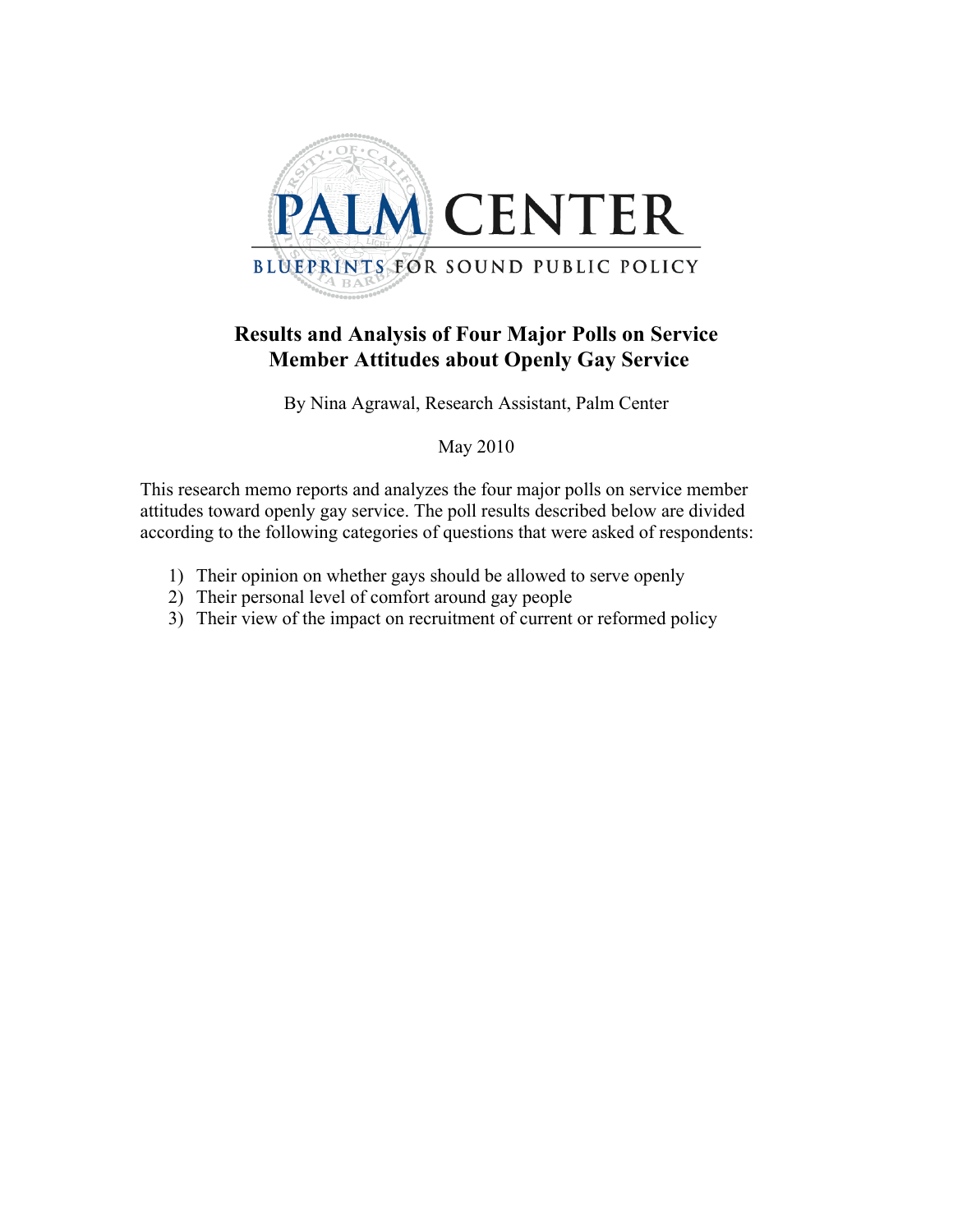#### **Military Times (2009)**

"'Don't Ask, Don't tell' Survey Results (Active Duty)," *Military Times*, November 2009

#### http://militarytimes.com/projects/polls/2010\_dadt\_results.php

From Nov 11- Nov 30, 2009, the *Military Times* conducted a voluntary, confidential survey of its readers in regard to "don't ask, don't tell." Survey data were filtered to include responses from active duty service members only (3,030 respondents). According to the *Military Times*' statement on methodology, respondents were on average older and more senior in rank than the overall military population, which, according to other polls (see, for instance, the Annenberg poll cited below), would predict less tolerance of homosexuality than average.

1) The poll asked respondents, "All in all, do you strongly favor, favor, oppose, or strongly oppose allowing gays and lesbians to serve openly in the military?" 14.5% "strongly favored" and 15% "favored" allowing openly gay service; at the other end of the spectrum 36.8% "strongly opposed" and 14.2% "opposed" allowing gays and lesbians to serve openly. The remainder felt neutral (18.7%) or declined to answer (0.8%). (Question 11)

The combined 51% who opposed openly gay service represented a 7-point drop in opposition from the results of the previous year's Military Times poll, available here.

2) The poll also asked respondents (divided into Army/Marine Corps and Navy/Marine Corps/Coast Guard) about living arrangements, worded as follows: "If the policy were overturned, how comfortable would you be sharing the following living facilities with an openly gay service member of the same gender?" The question listed a series of shared living spaces, including bunks, the shower, the gym, and on-post family housing areas. Of Army and Marine Corps respondents, 57.6% said they would be "uncomfortable" sharing a shower, while 30.3% would be "comfortable." Similarly, of Navy, Marine Corps, and Coast Guard respondents, 54.5% were "uncomfortable" with the idea of sharing a shower with an openly gay service member of the same gender, and 32.6% were "comfortable." In both groups the remaining percentage of people was neutral or declined to answer. In contrast, 49.9% of Army and Marine Corps respondents and 48.6% of Navy, Marine Corps, and Coast Guard respondents were "comfortable" sharing an on-post family housing area; this was the living scenario in which the most number of respondents in both groups felt comfortable. (Questions 15, 16)

3) In addition, the survey asked respondents "how effective the 'don't ask, don't tell' policy is" at accomplishing some of its purported objectives, such as maintaining order, cohesion, morale, and readiness; recruiting and retaining personnel; and reducing harassment against gay personnel. For each objective one-fifth to one-third of respondents answered that the policy was "ineffective." Specifically, when asked "how effective is the 'don't ask, don't tell' policy at recruiting and retaining military personnel," 42.2% said it was "effective" and 30.7% said it was "ineffective," with the rest finding it neutral or declining to answer. (Question 14)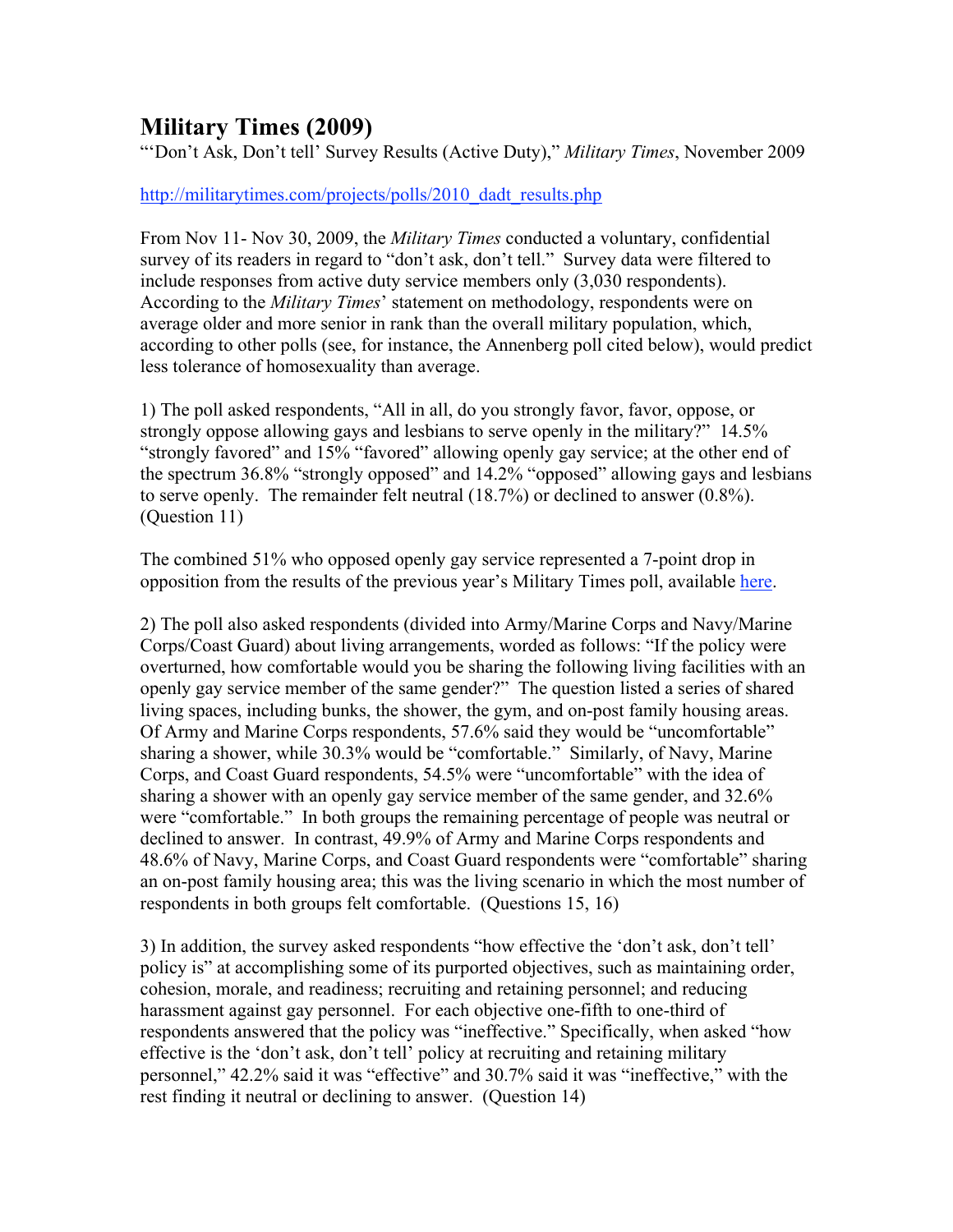In 2008, the previous year's *Military Times* poll found that up to 24 percent of respondents claimed they would consider leaving the military if the ban were lifted. Those results, cited here, are undercut by further research questioning the predictive utility of opinion polls in institutional contexts.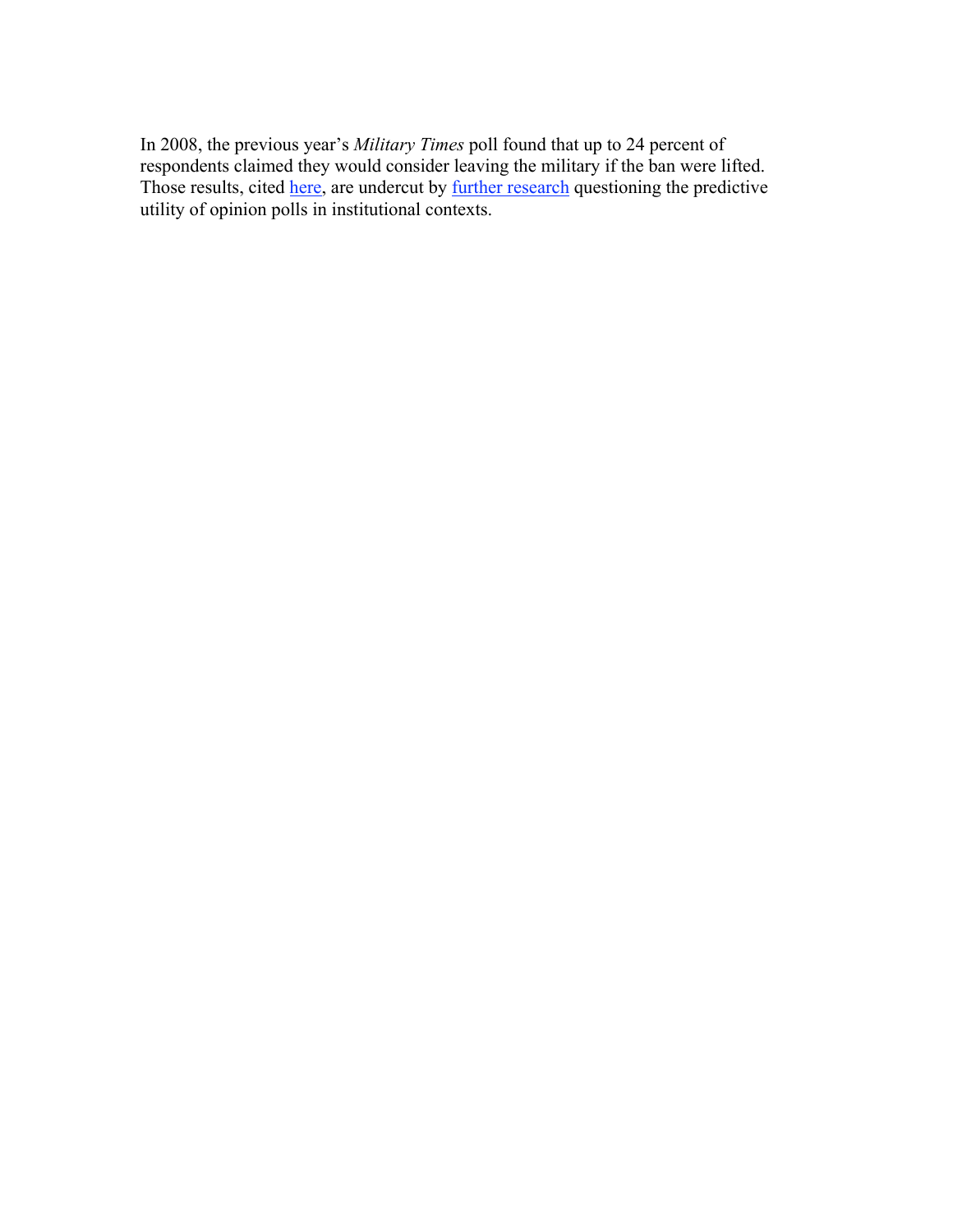# **VetVoice Foundation (2010)**

"National Survey of 510 Iraq/Afghanistan Veterans," February 8-23, 2010

http://www.vetvoicefoundation.com/new?id=0002

From February 8-23, 2010, VetVoice, a project of VoteVets.org, conducted a national, bipartisan telephone survey of 510 Iraq and Afghanistan veterans. The results were divided by age.

1) Interviewers asked the veterans, "Do you favor or oppose allowing openly gay men and lesbian women to serve in the military, or aren't you sure?" If veterans gave a yes or no answer, they were further asked, "Do you feel that way strongly or not-so-strongly?" 34% "favored" allowing openly gay service (including 24% "favor- strongly"), while 36% opposed it (29% "oppose- strongly"), 28% "weren't sure," and 2% "didn't know." (Question 11, p. 4)

2) Interviewers also asked, "Personally, how comfortable are you in the presence of gays and lesbians?" Overall, 73% were comfortable (37% "very comfortable" and 35% "somewhat comfortable") while 24% were uncomfortable (17% "somewhat uncomfortable" and 7% "very uncomfortable"). (Question 10, p. 3)

3) Finally, interviewers asked, "Generally speaking, what would best describe your personal opinion if gay and lesbian people were allowed to serve openly in the military?" 42% responded "it would be acceptable" to them, 31% stated they "would not like it, but it would be acceptable," and 25% said they "would not like it, and it would be unacceptable." (Question 12, p. 4)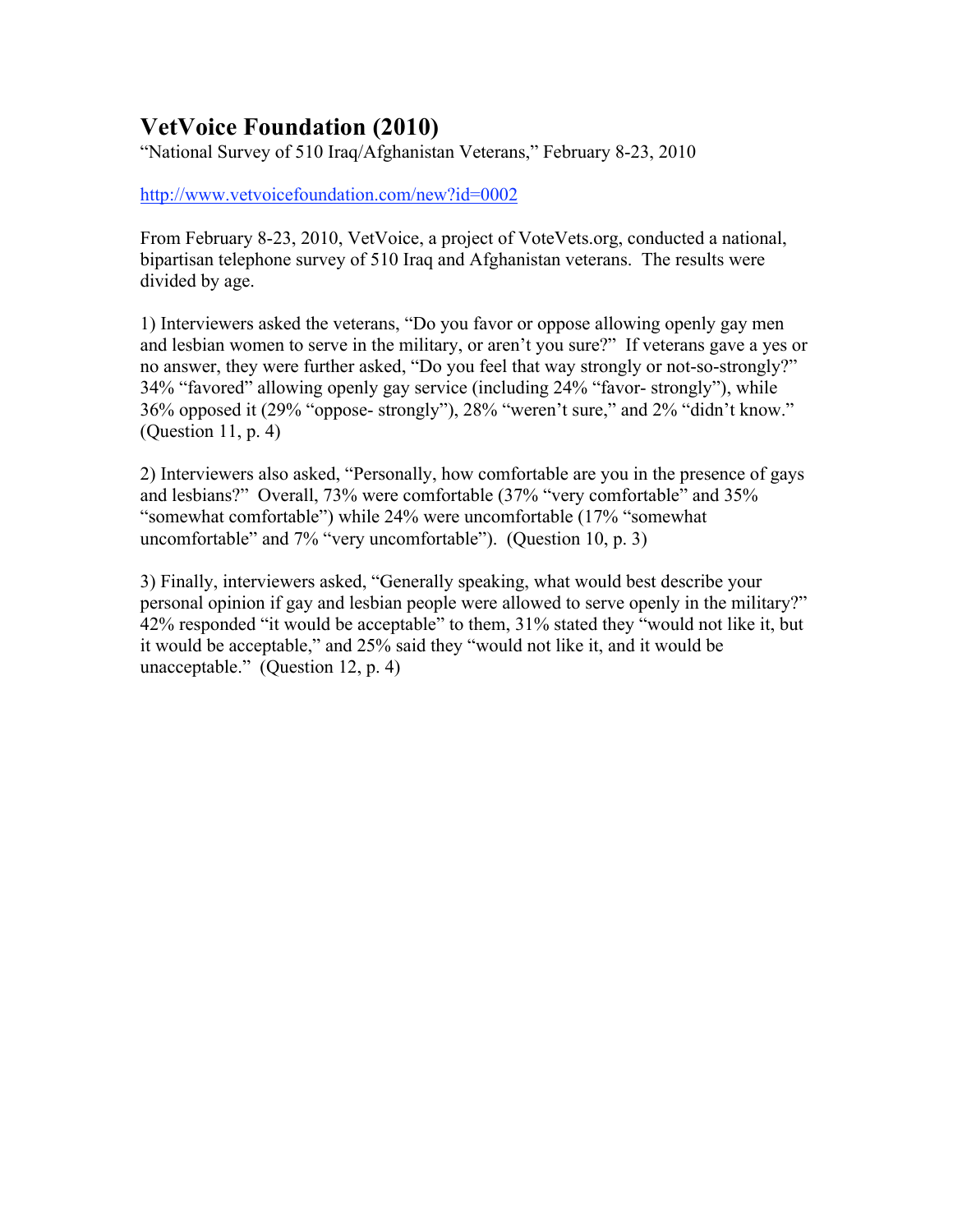# **Zogby International (2006)**

"Opinions of Military Personnel on Gays in the Military," December 2006

http://www.zogby.com/CSSMM\_Report-Final.pdf

From October 24-26, 2006, Zogby International conducted online interviews of 545 U.S. military personnel who had served in Iraq and Afghanistan, or in combat roles directly supporting those operations. The poll was commissioned by the Palm Center at the University of California, Santa Barbara (then called the Center for the Study of Sexual Minorities in the Military).

1) Respondents were asked, "Do you agree or disagree with allowing gays and lesbians to serve openly in the military?" Respondents were closely split: a plurality (37%) disagreed with the idea ("strongly disagree": 21%; "disagree": 16%) while 26% agreed they should be allowed ("strongly agree": 9%; "agree": 17%). (Question 13, pp. 14-15)

2) Respondents were also asked, "Personally, how comfortable are you in the presence of gays and lesbians?" Three-quarters of those surveyed (73%) stated that they felt comfortable around gays and lesbians (29% were "very comfortable" and 44% were "somewhat comfortable"); 19% were uncomfortable, including 15% who were "somewhat uncomfortable" and 4% who "very uncomfortable." (Question 24, pp. 20-21)

3) Asked, "Would you still have joined the military if gays and lesbians were allowed to serve openly," nearly four out of five (78%) said they would, while 42% said "definitely yes" and 35% said "probably yes." (Question 27, pp. 22-23)